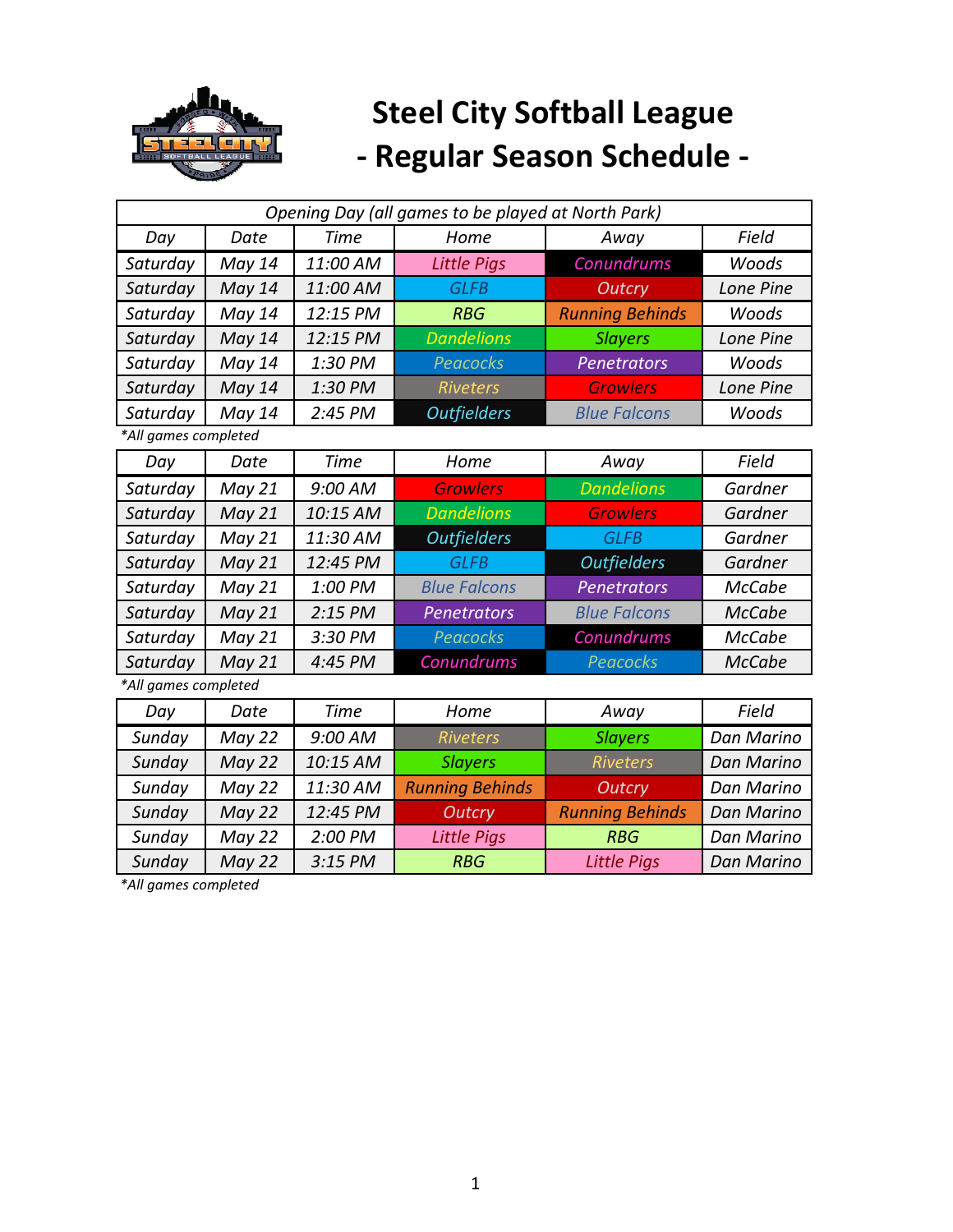

| Day      | Date    | <b>Time</b> |                        |                                     | Field         |
|----------|---------|-------------|------------------------|-------------------------------------|---------------|
| Tuesday  | June 7  | 6:00 PM     |                        | League-wide practice time available |               |
|          |         |             |                        |                                     |               |
| Day      | Date    | <b>Time</b> | Home                   | Away                                | Field         |
| Saturday | June 11 | 9:00 AM     | Outcry                 | <b>Growlers</b>                     | Gardner       |
| Saturday | June 11 | 10:15 AM    | <b>Growlers</b>        | Outcry                              | Gardner       |
| Saturday | June 11 | 11:30 AM    | Conundrums             | <b>Dandelions</b>                   | Gardner       |
| Saturday | June 11 | 12:45 PM    | <b>Dandelions</b>      | Conundrums                          | Gardner       |
| Saturday | June 11 | 1:00 PM     | <b>Outfielders</b>     | Penetrators                         | McCabe        |
| Saturday | June 11 | 2:15 PM     | Penetrators            | <b>Outfielders</b>                  | <b>McCabe</b> |
| Saturday | June 11 | 3:30 PM     | <b>Peacocks</b>        | <b>Blue Falcons</b>                 | <b>McCabe</b> |
| Saturday | June 11 | 4:45 PM     | <b>Blue Falcons</b>    | <b>Peacocks</b>                     | <b>McCabe</b> |
|          |         |             |                        |                                     |               |
| Day      | Date    | <b>Time</b> | Home                   | Away                                | Field         |
| Sunday   | June 12 | 9:00 AM     | <b>Running Behinds</b> | <b>Slayers</b>                      | Dan Marino    |
| Sunday   | June 12 | 10:15 AM    | <b>Slayers</b>         | <b>Running Behinds</b>              | Dan Marino    |
| Sunday   | June 12 | 11:30 AM    | <b>GLFB</b>            | <b>Little Pigs</b>                  | Dan Marino    |
| Sunday   | June 12 | 12:45 PM    | <b>Little Pigs</b>     | <b>GLFB</b>                         | Dan Marino    |
| Sunday   | June 12 | 2:00 PM     | <b>Riveters</b>        | <b>RBG</b>                          | Dan Marino    |
| Sunday   | June 12 | 3:15 PM     | <b>RBG</b>             | <b>Riveters</b>                     | Dan Marino    |
|          |         |             |                        |                                     |               |
| Day      | Date    | <b>Time</b> | Home                   | Away                                | Field         |
| Saturday | June 18 | 9:00 AM     | Outcry                 | <b>RBG</b>                          | Gardner       |
| Saturday | June 18 | 10:15 AM    | <b>Growlers</b>        | <b>Riveters</b>                     | Gardner       |
| Saturday | June 18 | 11:30 AM    | <b>Slayers</b>         | <b>Dandelions</b>                   | Gardner       |
| Saturday | June 18 | 1:00 PM     | Conundrums             | <b>Little Pigs</b>                  | <b>McCabe</b> |
| Saturday | June 18 | 2:15 PM     | <b>Running Behinds</b> | <b>Outfielders</b>                  | <b>McCabe</b> |
| Saturday | June 18 | 3:30 PM     | <b>Blue Falcons</b>    | <b>GLFB</b>                         | <b>McCabe</b> |
| Saturday | June 18 | 4:45 PM     | Penetrators            | Peacocks                            | McCabe        |
|          |         |             |                        |                                     |               |
| Day      | Date    | <b>Time</b> | Home                   | Away                                | Field         |
| Sunday   | June 19 |             |                        | No games - Happy Father's Day!      |               |

| Day | Date | Time | Rain Date/                                                                     | Field |
|-----|------|------|--------------------------------------------------------------------------------|-------|
|     |      |      | Tuesday   June 21   6:00 PM   League-wide practice time available   Dan Marino |       |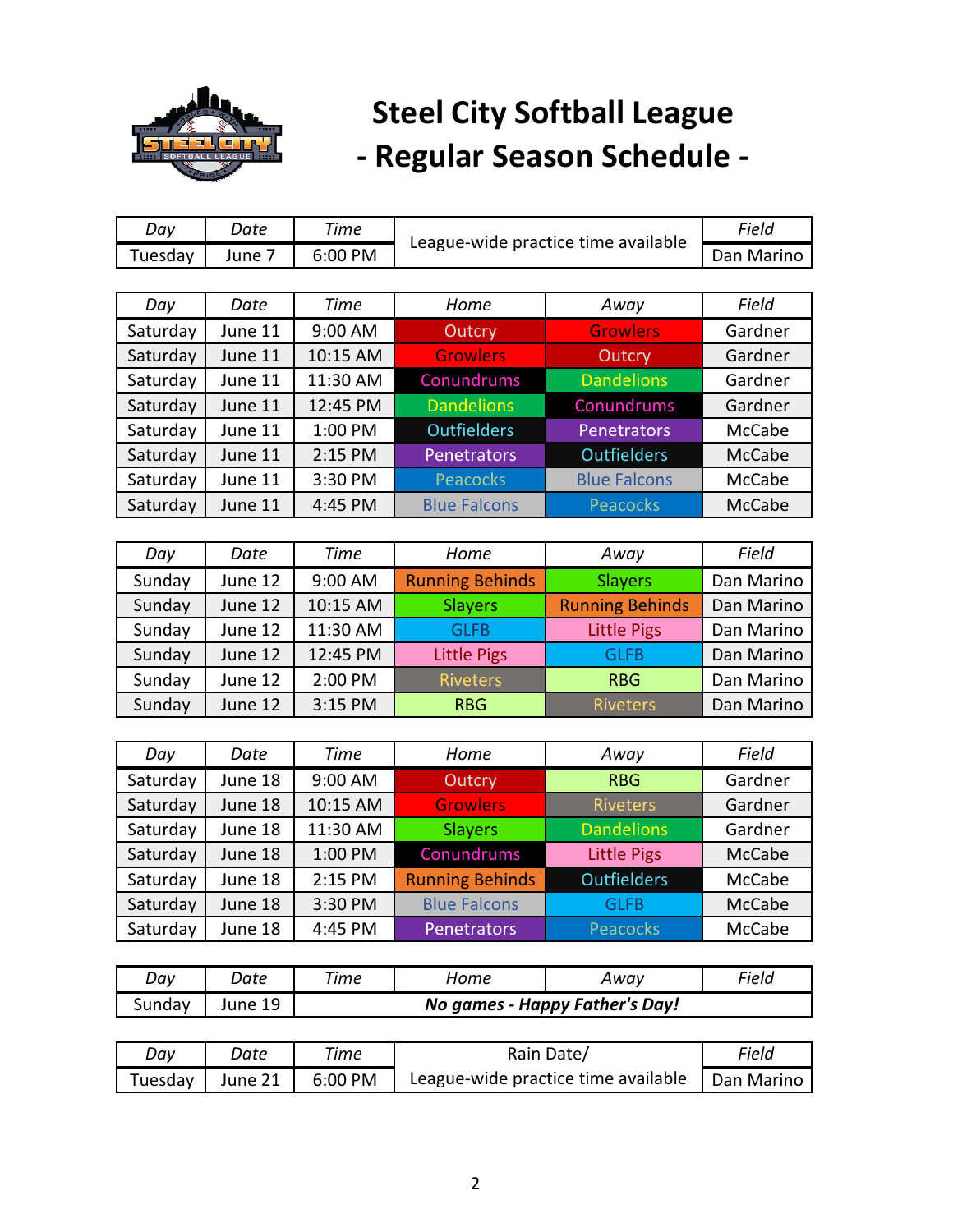

| Day      | Date    | Time     | Home                   | Away                   | Field   |
|----------|---------|----------|------------------------|------------------------|---------|
| Saturday | June 25 | 10:00 AM | <b>Slayers</b>         | <b>Growlers</b>        | Gardner |
| Saturday | June 25 | 11:15 AM | <b>Growlers</b>        | <b>Slayers</b>         | Gardner |
| Saturday | June 25 | 1:00 PM  | Penetrators            | <b>Running Behinds</b> | McCabe  |
| Saturday | June 25 | 2:15 PM  | <b>Running Behinds</b> | Penetrators            | McCabe  |
| Saturday | June 25 | 3:30 PM  | <b>GLFB</b>            | <b>Peacocks</b>        | McCabe  |
| Saturday | June 25 | 4:45 PM  | Peacocks               | GLFB                   | McCabe  |

| Day    | Date    | <b>Time</b> | Home                | Away                | Field      |
|--------|---------|-------------|---------------------|---------------------|------------|
| Sunday | June 26 | 9:00 AM     | <b>RBG</b>          | <b>Blue Falcons</b> | Dan Marino |
| Sunday | June 26 | 10:15 AM    | <b>Blue Falcons</b> | <b>RBG</b>          | Dan Marino |
| Sunday | June 26 | 11:30 AM    | <b>Dandelions</b>   | <b>Outfielders</b>  | Dan Marino |
| Sunday | June 26 | 12:45 PM    | <b>Outfielders</b>  | <b>Dandelions</b>   | Dan Marino |
| Sunday | June 26 | 2:00 PM     | <b>Outcry</b>       | Conundrums          | Dan Marino |
| Sunday | June 26 | 3:15 PM     | Conundrums          | Outcry              | Dan Marino |

*Bye weekend: Little Pigs, Riveters*

| Day      | Date   | Time | Home                             | Away | Field |  |  |
|----------|--------|------|----------------------------------|------|-------|--|--|
| Saturday | July 2 |      | Rain Date (if necessary)         |      |       |  |  |
| Saturday | July 3 |      | No games - Happy Fourth of July! |      |       |  |  |

| Day      | Date   | Time     | Home               | Away               | Field      |
|----------|--------|----------|--------------------|--------------------|------------|
| Saturday | July 9 | 10:00 AM | <b>GLFB</b>        | <b>Growlers</b>    | TBD        |
| Saturday | July 9 | 11:15 AM | <b>Growlers</b>    | GLFB               | TBD        |
| Saturday | July 9 | 12:30 PM | <b>Outfielders</b> | Peacocks           | TBD        |
| Saturday | July 9 | 1:45 PM  | Peacocks           | <b>Outfielders</b> | <b>TBD</b> |
| Saturday | July 9 | 3:00 PM  | <b>Penetrators</b> | <b>Little Pigs</b> | TBD        |
| Saturday | July 9 | 4:15 PM  | <b>Little Pigs</b> | <b>Penetrators</b> | <b>TBD</b> |

| Day    | Date    | <b>Time</b> | Home                | Away                | Field      |
|--------|---------|-------------|---------------------|---------------------|------------|
| Sunday | July 10 | 10:00 AM    | <b>Blue Falcons</b> | Conundrums          | <b>TBD</b> |
| Sunday | July 10 | 11:15 AM    | Conundrums          | <b>Blue Falcons</b> | TBD        |
| Sunday | July 10 | 12:30 PM    | <b>RBG</b>          | <b>Slayers</b>      | TBD        |
| Sunday | July 10 | 1:45 PM     | <b>Slayers</b>      | <b>RBG</b>          | TBD        |
| Sunday | July 10 | 3:00 PM     | <b>Riveters</b>     | Outcry              | TBD        |
| Sunday | July 10 | 4:15 PM     | Outcry              | <b>Riveters</b>     | TBD        |

*Bye weekend: Running Behinds, Dandelions*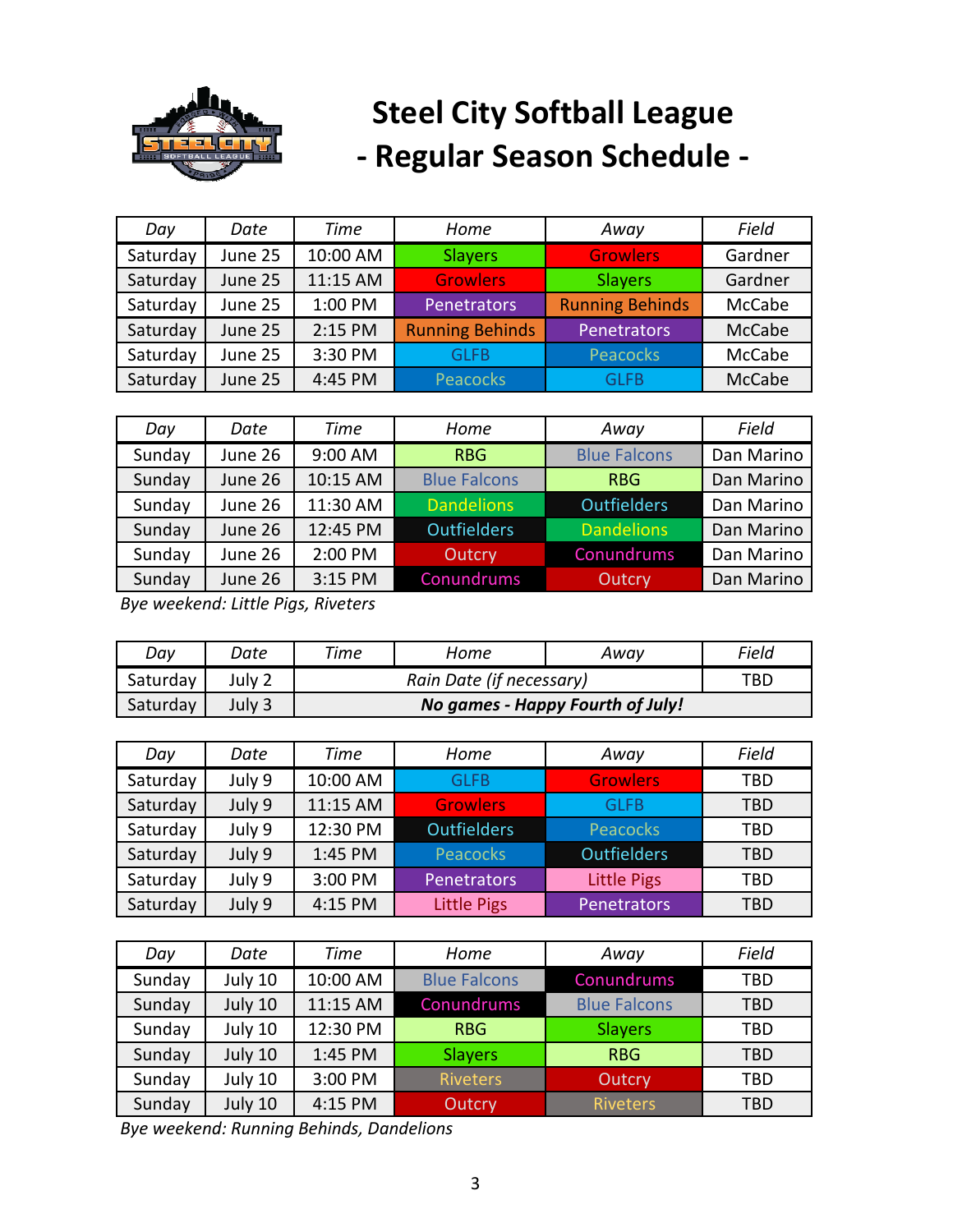

| Day      | Date    | <b>Time</b> | Home                   | Away                   | Field      |
|----------|---------|-------------|------------------------|------------------------|------------|
| Saturday | July 16 | 10:00 AM    | <b>Running Behinds</b> | <b>Riveters</b>        | TBD        |
| Saturday | July 16 | 11:15 AM    | <b>Riveters</b>        | <b>Running Behinds</b> | <b>TBD</b> |
| Saturday | July 16 | 12:30 PM    | <b>Peacocks</b>        | <b>Little Pigs</b>     | TBD        |
| Saturday | July 16 | 1:45 PM     | <b>Little Pigs</b>     | <b>Peacocks</b>        | <b>TBD</b> |
| Saturday | July 16 | 3:00 PM     | GLFB                   | Penetrators            | TBD        |
| Saturday | July 16 | 4:15 PM     | Penetrators            | GLFB                   | <b>TBD</b> |

| Day    | Date    | Time     | Home                | Away                | Field      |
|--------|---------|----------|---------------------|---------------------|------------|
| Sunday | July 17 | 10:00 AM | <b>Dandelions</b>   | <b>RBG</b>          | TBD        |
| Sunday | July 17 | 11:15 AM | <b>RBG</b>          | <b>Dandelions</b>   | TBD        |
| Sunday | July 17 | 12:30 PM | Conundrums          | <b>Growlers</b>     | TBD        |
| Sunday | July 17 | 1:45 PM  | <b>Growlers</b>     | Conundrums          | <b>TBD</b> |
| Sunday | July 17 | 3:00 PM  | <b>Blue Falcons</b> | Outcry              | TBD        |
| Sunday | July 17 | 4:15 PM  | Outcry              | <b>Blue Falcons</b> | TBD        |

*Bye weekend: Outfielders, Slayers*

| Day      | Date    | <b>Time</b> | Home                   | Away                   | Field      |
|----------|---------|-------------|------------------------|------------------------|------------|
| Saturday | July 23 | 10:00 AM    | <b>GLFB</b>            | <b>Dandelions</b>      | TBD        |
| Saturday | July 23 | 11:15 AM    | <b>Dandelions</b>      | GLFB                   | <b>TBD</b> |
| Saturday | July 23 | 12:30 PM    | Outcry                 | Peacocks               | TBD        |
| Saturday | July 23 | 1:45 PM     | Peacocks               | Outcry                 | TBD        |
| Saturday | July 23 | 3:00 PM     | <b>Little Pigs</b>     | <b>Running Behinds</b> | TBD        |
| Saturday | July 23 | 4:15 PM     | <b>Running Behinds</b> | <b>Little Pigs</b>     | TBD        |

| Day    | Date    | <b>Time</b> | Home                | Away                | Field      |
|--------|---------|-------------|---------------------|---------------------|------------|
| Sunday | July 24 | 10:00 AM    | <b>Outfielders</b>  | <b>Growlers</b>     | TBD        |
| Sunday | July 24 | 11:15 AM    | <b>Growlers</b>     | <b>Outfielders</b>  | <b>TBD</b> |
| Sunday | July 24 | 12:30 PM    | <b>Blue Falcons</b> | <b>Riveters</b>     | TBD        |
| Sunday | July 24 | 1:45 PM     | <b>Riveters</b>     | <b>Blue Falcons</b> | TBD        |
| Sunday | July 24 | 3:00 PM     | <b>Slayers</b>      | Conundrums          | TBD        |
| Sunday | July 24 | 4:15 PM     | Conundrums          | <b>Slayers</b>      | TBD        |

*Bye weekend: Penetrators, RBG*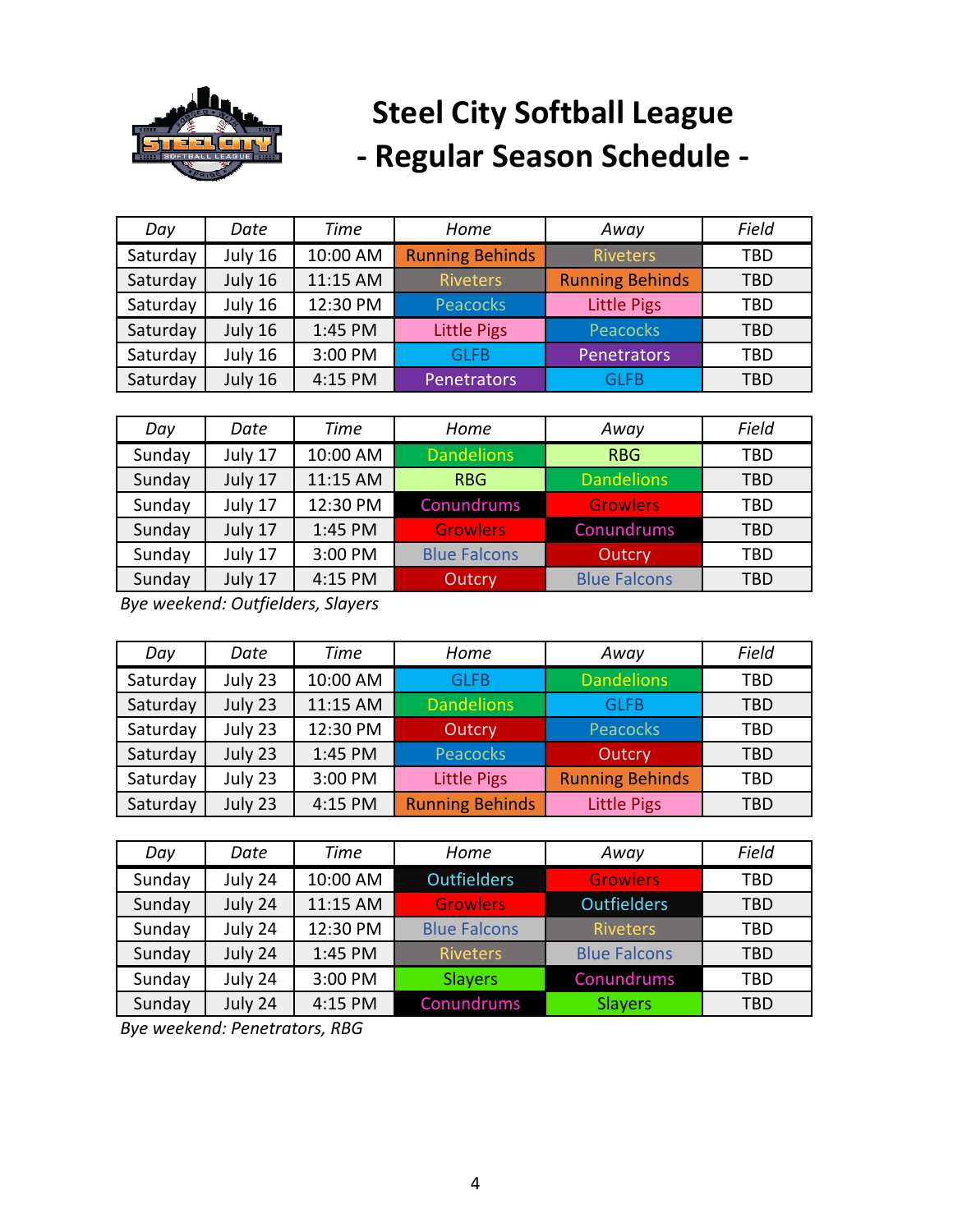

| Day      | Date    | Time     | Home                   | Away                   | Field      |
|----------|---------|----------|------------------------|------------------------|------------|
| Saturday | July 30 | 10:00 AM | <b>Running Behinds</b> | <b>Dandelions</b>      | TBD        |
| Saturday | July 30 | 11:15 AM | <b>Dandelions</b>      | <b>Running Behinds</b> | <b>TBD</b> |
| Saturday | July 30 | 12:30 PM | <b>Outfielders</b>     | <b>Riveters</b>        | TBD        |
| Saturday | July 30 | 1:45 PM  | <b>Riveters</b>        | <b>Outfielders</b>     | TBD        |
| Saturday | July 30 | 3:00 PM  | <b>Slayers</b>         | Outcry                 | TBD        |
| Saturday | July 30 | 4:15 PM  | Outcry                 | <b>Slayers</b>         | TBD        |

| Day    | Date    | Time     | Home                | Away                | Field      |
|--------|---------|----------|---------------------|---------------------|------------|
| Sunday | July 31 | 10:00 AM | <b>Little Pigs</b>  | <b>Blue Falcons</b> | TBD        |
| Sunday | July 31 | 11:15 AM | <b>Blue Falcons</b> | <b>Little Pigs</b>  | <b>TBD</b> |
| Sunday | July 31 | 12:30 PM | <b>Penetrators</b>  | <b>RBG</b>          | TBD        |
| Sunday | July 31 | 1:45 PM  | <b>RBG</b>          | <b>Penetrators</b>  | TBD        |

*Bye weekend: Conundrums, Gracie Lou Freebushes, Peacocks, Growlers*

| Day      | Date  | Time     | Home               | Away               | Field |
|----------|-------|----------|--------------------|--------------------|-------|
| Saturday | Aug 6 | 10:00 AM | <b>Penetrators</b> | Conundrums         | TBD   |
| Saturday | Aug 6 | 11:15 AM | Conundrums         | <b>Penetrators</b> | TBD   |
| Saturday | Aug 6 | 12:30 PM | Peacocks           | <b>RBG</b>         | TBD   |
| Saturday | Aug 6 | 1:45 PM  | <b>RBG</b>         | Peacocks           | TBD   |
| Saturday | Aug 6 | 3:00 PM  | <b>Little Pigs</b> | <b>Outfielders</b> | TBD   |
| Saturday | Aug 6 | 4:15 PM  | <b>Outfielders</b> | <b>Little Pigs</b> | TBD   |

| Day    | Date  | Time     | Home                   | Away                   | Field      |
|--------|-------|----------|------------------------|------------------------|------------|
| Sunday | Aug 7 | 10:00 AM | <b>Riveters</b>        | <b>Dandelions</b>      | TBD        |
| Sunday | Aug 7 | 11:15 AM | <b>Dandelions</b>      | <b>Riveters</b>        | TBD        |
| Sunday | Aug 7 | 12:30 PM | <b>GLFB</b>            | <b>Slayers</b>         | TBD        |
| Sunday | Aug 7 | 1:45 PM  | <b>Slayers</b>         | <b>GLFB</b>            | <b>TBD</b> |
| Sunday | Aug 7 | 3:00 PM  | <b>Running Behinds</b> | <b>Growlers</b>        | TBD        |
| Sunday | Aug 7 | 4:15 PM  | <b>Growlers</b>        | <b>Running Behinds</b> | TBD        |

*Bye weekend: Blue Falcons, Outcry*